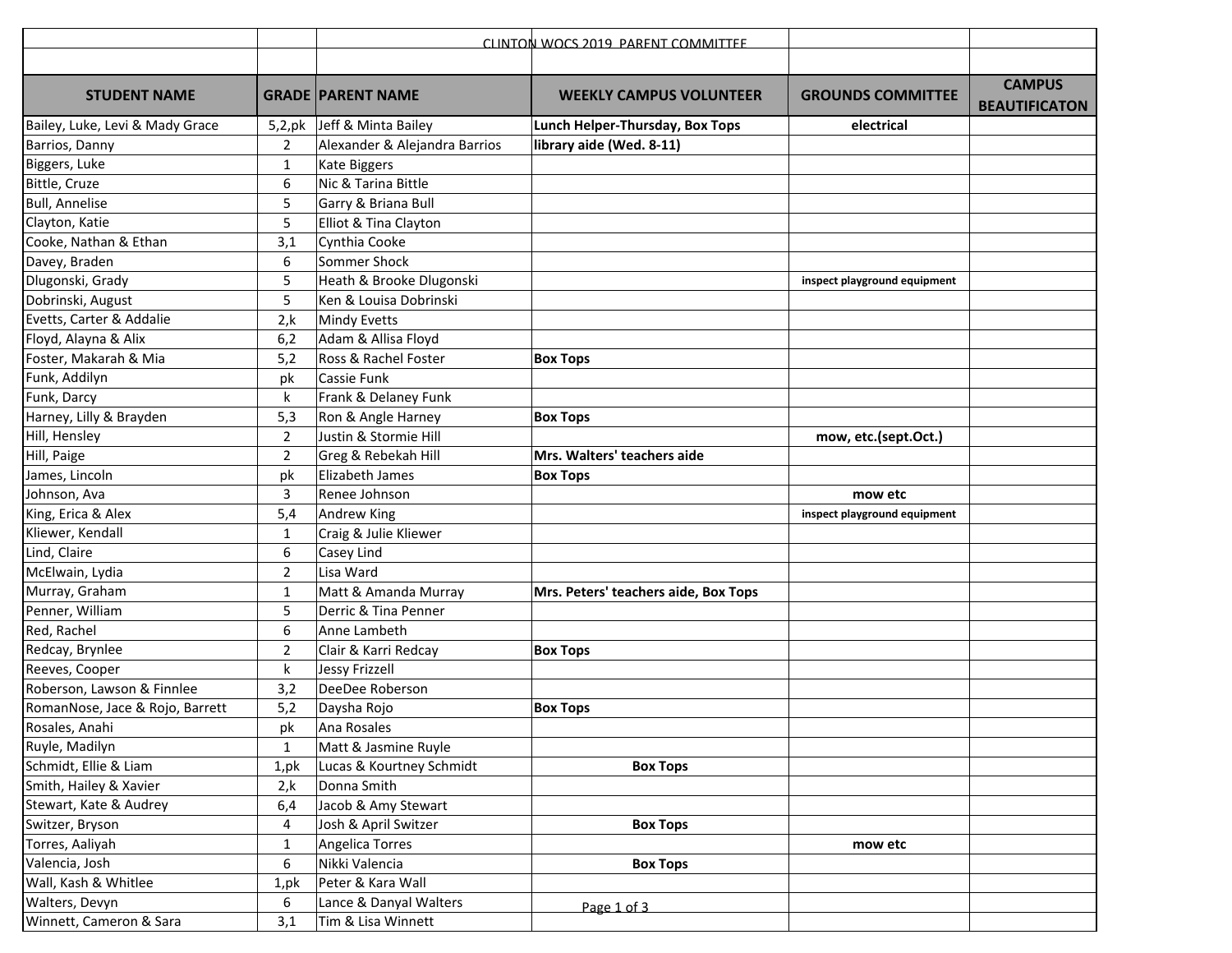|                        | CLINTON WOCS 2019 PARENT COMMITTEE |                           |                                            |                   |                    |                             |
|------------------------|------------------------------------|---------------------------|--------------------------------------------|-------------------|--------------------|-----------------------------|
|                        |                                    |                           |                                            |                   |                    |                             |
| <b>SCHOOL PROGRAMS</b> | <b>BASKETBALL GAMES</b>            | <b>THANKSGIVING FEAST</b> | <b>GRANDPARENT'S DAY</b>                   | <b>OPEN HOUSE</b> | <b>TRACK MEET</b>  | <b>TEACHER APPRECIATION</b> |
|                        |                                    |                           |                                            |                   |                    | X                           |
|                        |                                    |                           |                                            |                   |                    |                             |
|                        |                                    |                           | pick up & serve                            |                   | $\mathbf{x}$       | X                           |
|                        |                                    |                           |                                            |                   |                    | $\pmb{\mathsf{x}}$          |
|                        | clock, stats, bake                 |                           |                                            |                   |                    |                             |
|                        | bake items                         |                           |                                            |                   |                    |                             |
|                        |                                    |                           |                                            |                   |                    |                             |
|                        | bake items                         |                           |                                            |                   |                    |                             |
|                        |                                    |                           | set up, pick up & serve<br>pick up & serve |                   |                    |                             |
|                        | bake items                         |                           |                                            |                   |                    |                             |
|                        |                                    |                           |                                            |                   |                    |                             |
| pk-2 decorate          |                                    |                           | clean up                                   |                   |                    |                             |
| both clean up          |                                    |                           |                                            |                   |                    |                             |
|                        |                                    |                           |                                            |                   |                    |                             |
|                        |                                    |                           |                                            |                   |                    |                             |
| Pk-2 sound             |                                    |                           |                                            |                   |                    |                             |
| 3-6 sound              |                                    |                           | pick up & serve                            |                   |                    | $\pmb{\chi}$                |
|                        |                                    |                           |                                            |                   |                    |                             |
|                        |                                    |                           |                                            |                   | $\pmb{\mathsf{x}}$ |                             |
|                        |                                    |                           | set up, pick up & serve                    |                   |                    |                             |
| pk-2 decorate          |                                    |                           |                                            |                   |                    |                             |
|                        |                                    |                           |                                            |                   |                    | $\pmb{\mathsf{x}}$          |
|                        |                                    |                           |                                            |                   |                    | $\pmb{\mathsf{x}}$          |
|                        |                                    |                           |                                            |                   |                    |                             |
|                        |                                    |                           |                                            |                   | $\pmb{\mathsf{x}}$ |                             |
|                        |                                    |                           |                                            |                   |                    |                             |
| 3-6 clean up           |                                    |                           | set up                                     |                   |                    |                             |
|                        |                                    |                           |                                            |                   |                    |                             |
|                        |                                    |                           | set up                                     |                   |                    | $\pmb{\mathsf{x}}$          |
|                        |                                    |                           |                                            |                   | $\mathbf{x}$       |                             |
|                        |                                    |                           | pick up & serve                            |                   |                    |                             |
|                        | clock, stats, bake                 |                           |                                            |                   | $\pmb{\mathsf{x}}$ | $\pmb{\mathsf{X}}$          |
|                        | bake items                         |                           |                                            |                   |                    |                             |
|                        |                                    |                           |                                            |                   |                    |                             |
|                        |                                    |                           |                                            |                   | $\mathbf{x}$       | $\pmb{\mathsf{X}}$          |
|                        |                                    |                           | Page 2 of 3                                |                   |                    |                             |
| both sound             |                                    |                           |                                            |                   |                    |                             |